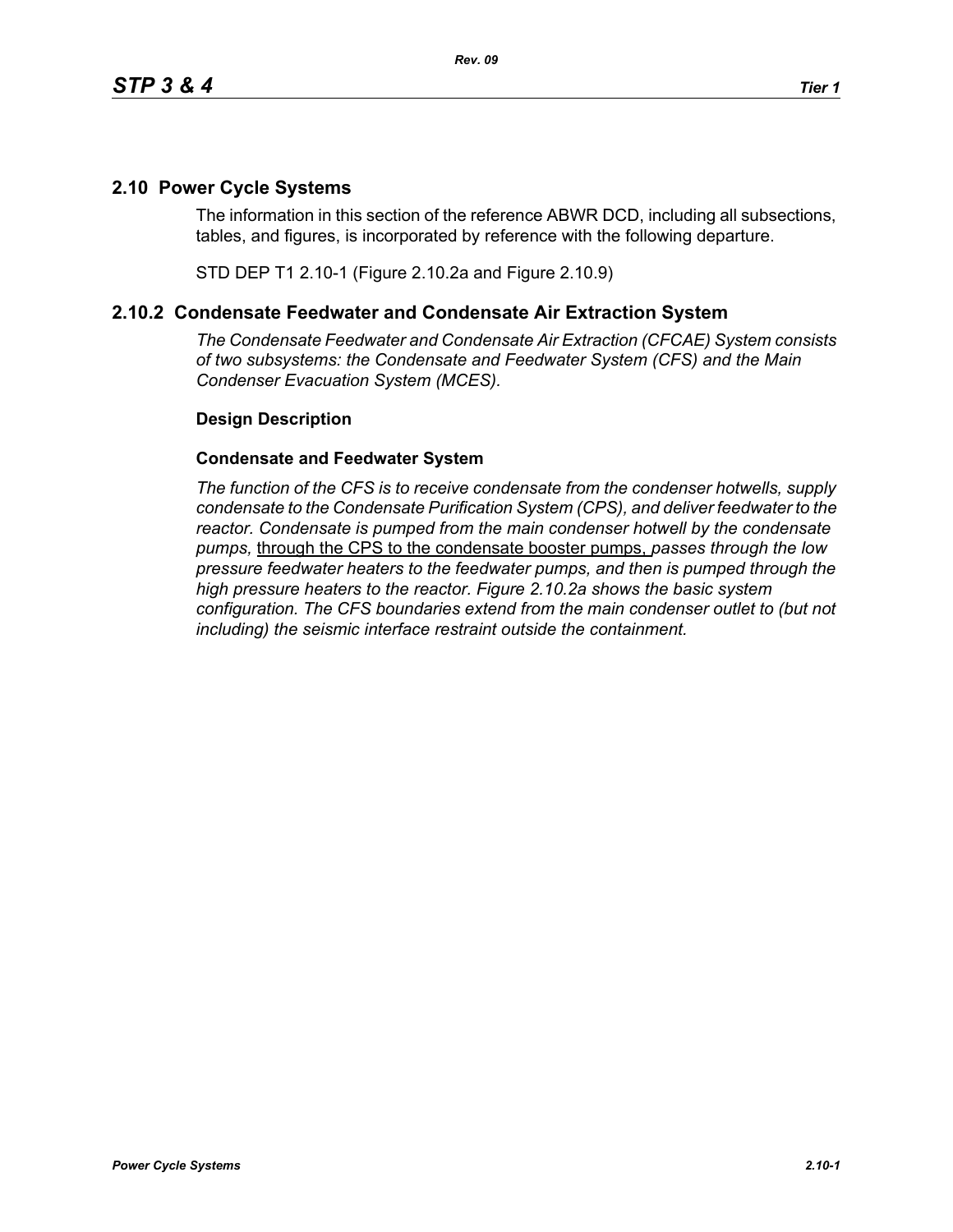

NOTES: 1. RELIEF VALVE DISCHARGE AND VENTS ARE CHANNELED THROUGH CLOSED SYSTEMS. 2. FEEDWATER AND CONDENSATE PUMP REDUNDANCY IS PROVIDED.